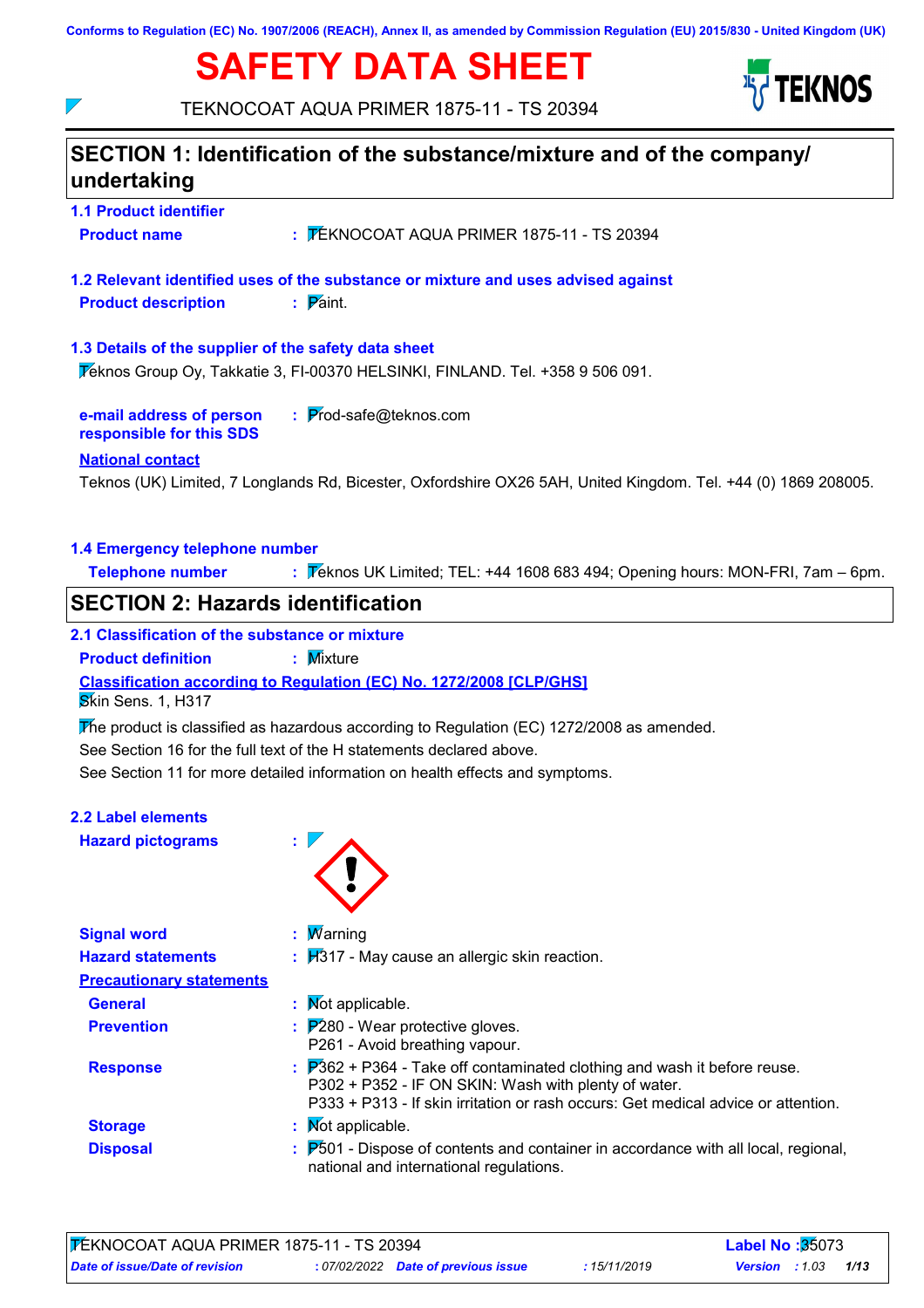## **SECTION 2: Hazards identification**

| <b>Hazardous ingredients</b>                                                                                                                                    | : $\sqrt{2}$ -benzisothiazol-3(2H)-one<br>2-methyl-2H-isothiazol-3-one<br>2-Octyl-2H-isothiazol-3-one                                                                                          |
|-----------------------------------------------------------------------------------------------------------------------------------------------------------------|------------------------------------------------------------------------------------------------------------------------------------------------------------------------------------------------|
| <b>Supplemental label</b><br>elements                                                                                                                           | : Marning! Hazardous respirable droplets may be formed when sprayed. Do not<br>breathe spray or mist. Contains biocidal products for in-can preservation: BIT and<br>MIT and Bronopol and OIT. |
| <b>Annex XVII - Restrictions</b><br>on the manufacture,<br>placing on the market and<br>use of certain dangerous<br>substances, mixtures and<br><b>articles</b> |                                                                                                                                                                                                |

### **2.3 Other hazards**

: Mone known.

**Other hazards which do : not result in classification**

## **SECTION 3: Composition/information on ingredients**

| <b>Product/ingredient name</b> | <b>Identifiers</b>                                                                    | $\frac{9}{6}$ | <b>Regulation (EC) No.</b><br>1272/2008 [CLP]                                                                                                                                                                                | <b>Type</b> |
|--------------------------------|---------------------------------------------------------------------------------------|---------------|------------------------------------------------------------------------------------------------------------------------------------------------------------------------------------------------------------------------------|-------------|
| titanium dioxide               | REACH #:<br>01-2119489379-17<br>EC: 236-675-5<br>CAS: 13463-67-7                      | $\leq$ 3      | Carc. 2, H351<br>(inhalation)                                                                                                                                                                                                | $[1] [^*]$  |
| 2-(2-butoxyethoxy)ethanol      | REACH #:<br>01-2119475104-44<br>EC: 203-961-6<br>CAS: 112-34-5<br>Index: 603-096-00-8 | $\leq$ 3      | Eye Irrit. 2, H319                                                                                                                                                                                                           | [1] [2]     |
| 1,2-benzisothiazol-3(2H)-one   | EC: 220-120-9<br>CAS: 2634-33-5<br>Index: 613-088-00-6                                | < 0.05        | Acute Tox. 4, H302<br>Skin Irrit. 2, H315<br>Eye Dam. 1, H318<br>Skin Sens. 1, H317<br>Aquatic Acute 1, H400<br>$(M=1)$                                                                                                      | $[1]$       |
| 2-methyl-2H-isothiazol-3-one   | EC: 220-239-6<br>CAS: 2682-20-4                                                       | < 0.01        | Acute Tox. 3, H301<br>Acute Tox. 3, H311<br>Acute Tox. 2, H330<br>Skin Corr. 1B, H314<br>Eye Dam. 1, H318<br>Skin Sens. 1A, H317<br>Aquatic Acute 1, H400<br>$(M=10)$<br>Aquatic Chronic 1,<br>$H410 (M=1)$<br><b>EUH071</b> | $[1]$       |
| 2-Octyl-2H-isothiazol-3-one    | EC: 247-761-7<br>CAS: 26530-20-1<br>Index: 613-112-00-5                               | < 0.001       | Acute Tox. 3, H301<br>Acute Tox. 3, H311<br>Acute Tox. 2, H330<br>Skin Corr. 1, H314<br>Eye Dam. 1, H318<br>Skin Sens. 1A, H317<br>Aquatic Acute 1, H400<br>$(M=100)$<br>Aquatic Chronic 1,<br>H410 (M=100)<br><b>EUH071</b> | $[1]$       |
|                                |                                                                                       |               | See Section 16 for<br>the full text of the H<br>statements declared<br>above.                                                                                                                                                |             |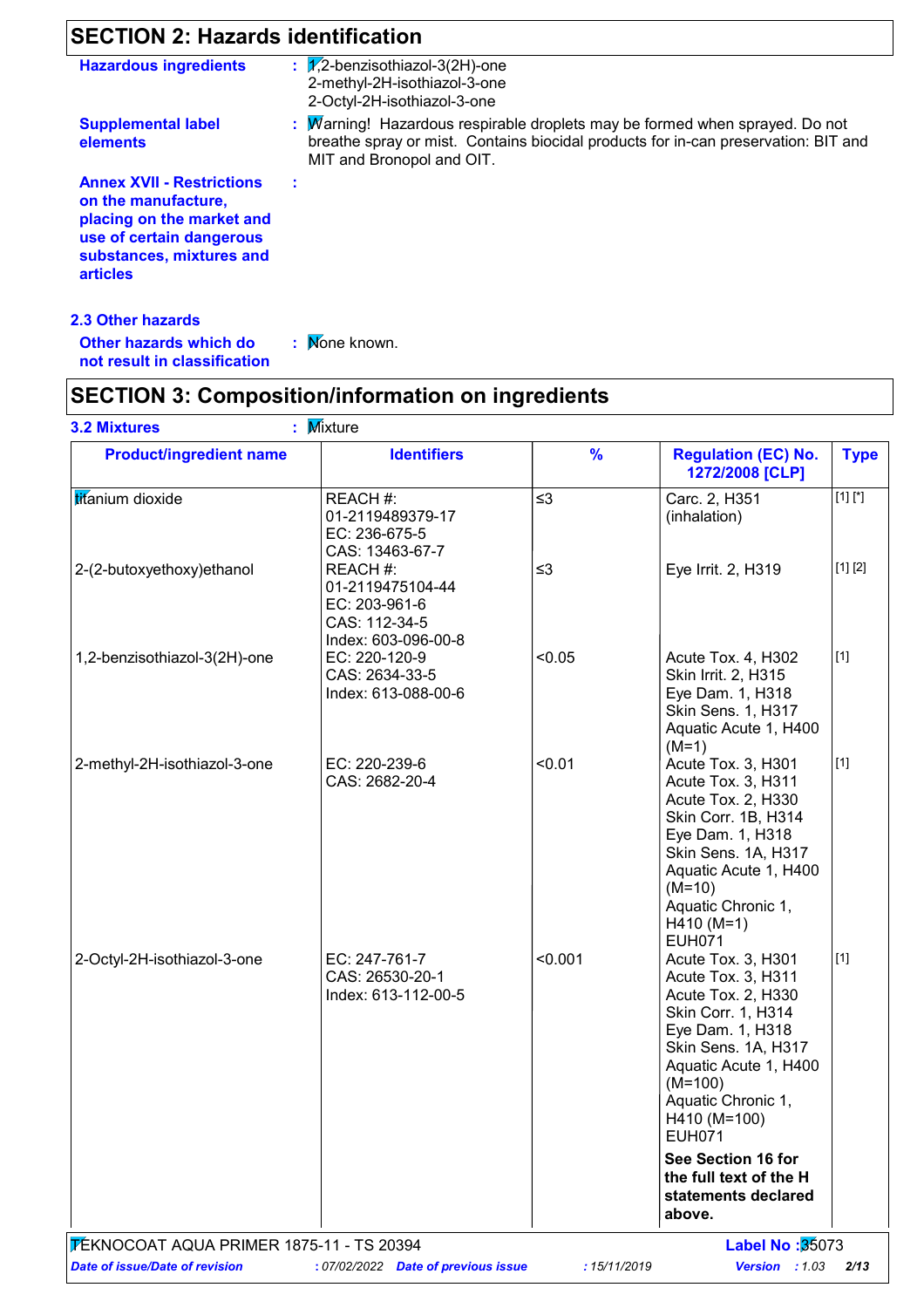## **SECTION 3: Composition/information on ingredients**

There are no additional ingredients present which, within the current knowledge of the supplier and in the concentrations applicable, are classified as hazardous to health or the environment, are PBTs, vPvBs or Substances of equivalent concern, or have been assigned a workplace exposure limit and hence require reporting in this section.

### Type

 $\mathbb{F}$  Substance classified with a health or environmental hazard

[2] Substance with a workplace exposure limit

[3] Substance meets the criteria for PBT according to Regulation (EC) No. 1907/2006, Annex XIII

[4] Substance meets the criteria for vPvB according to Regulation (EC) No. 1907/2006, Annex XIII

[5] Substance of equivalent concern

[6] Additional disclosure due to company policy

[\*] The classification as a carcinogen by inhalation applies only to mixtures placed on the market in powder form containing 1% or more of titanium dioxide particles with diameter ≤ 10 μm not bound within a matrix.

Occupational exposure limits, if available, are listed in Section 8.

## **SECTION 4: First aid measures**

| <b>4.1 Description of first aid measures</b> |                                                                                                                                                                                                                                                                                                                                                                                                                                                                                                                                                                                                                                                                                                                                    |
|----------------------------------------------|------------------------------------------------------------------------------------------------------------------------------------------------------------------------------------------------------------------------------------------------------------------------------------------------------------------------------------------------------------------------------------------------------------------------------------------------------------------------------------------------------------------------------------------------------------------------------------------------------------------------------------------------------------------------------------------------------------------------------------|
| <b>Eye contact</b>                           | : Immediately flush eyes with plenty of water, occasionally lifting the upper and lower<br>eyelids. Check for and remove any contact lenses. Continue to rinse for at least 10<br>minutes. Get medical attention if irritation occurs.                                                                                                                                                                                                                                                                                                                                                                                                                                                                                             |
| <b>Inhalation</b>                            | <b>Example 2</b> : <b>Remove victim to fresh air and keep at rest in a position comfortable for breathing.</b><br>If not breathing, if breathing is irregular or if respiratory arrest occurs, provide<br>artificial respiration or oxygen by trained personnel. It may be dangerous to the<br>person providing aid to give mouth-to-mouth resuscitation. Get medical attention if<br>adverse health effects persist or are severe. If unconscious, place in recovery<br>position and get medical attention immediately. Maintain an open airway. Loosen<br>tight clothing such as a collar, tie, belt or waistband.                                                                                                               |
| <b>Skin contact</b>                          | Mash with plenty of soap and water. Remove contaminated clothing and shoes.<br>Wash contaminated clothing thoroughly with water before removing it, or wear<br>gloves. Continue to rinse for at least 10 minutes. Get medical attention. In the<br>event of any complaints or symptoms, avoid further exposure. Wash clothing<br>before reuse. Clean shoes thoroughly before reuse.                                                                                                                                                                                                                                                                                                                                                |
| <b>Ingestion</b>                             | Wash out mouth with water. Remove dentures if any. If material has been<br>swallowed and the exposed person is conscious, give small quantities of water to<br>drink. Stop if the exposed person feels sick as vomiting may be dangerous. Do not<br>induce vomiting unless directed to do so by medical personnel. If vomiting occurs,<br>the head should be kept low so that vomit does not enter the lungs. Get medical<br>attention if adverse health effects persist or are severe. Never give anything by<br>mouth to an unconscious person. If unconscious, place in recovery position and get<br>medical attention immediately. Maintain an open airway. Loosen tight clothing such<br>as a collar, tie, belt or waistband. |
| <b>Protection of first-aiders</b>            | : No action shall be taken involving any personal risk or without suitable training. It<br>may be dangerous to the person providing aid to give mouth-to-mouth resuscitation.<br>Wash contaminated clothing thoroughly with water before removing it, or wear<br>gloves.                                                                                                                                                                                                                                                                                                                                                                                                                                                           |

### **4.2 Most important symptoms and effects, both acute and delayed**

| <b>Over-exposure signs/symptoms</b> |                                                                                                                                |
|-------------------------------------|--------------------------------------------------------------------------------------------------------------------------------|
| <b>Eye contact</b>                  | $\mathbf{N}$ Specific data.                                                                                                    |
| <b>Inhalation</b>                   | $\mathbf{N}$ Specific data.                                                                                                    |
| <b>Skin contact</b>                 | $\therefore$ <b>A</b> dverse symptoms may include the following:<br>irritation<br>redness                                      |
| <b>Ingestion</b>                    | $\therefore$ Mo specific data.                                                                                                 |
|                                     | 4.3 Indication of any immediate medical attention and special treatment needed                                                 |
| <b>Notes to physician</b>           | : Treat symptomatically. Contact poison treatment specialist immediately if large<br>quantities have been ingested or inhaled. |
| <b>Specific treatments</b>          | : Mo specific treatment.                                                                                                       |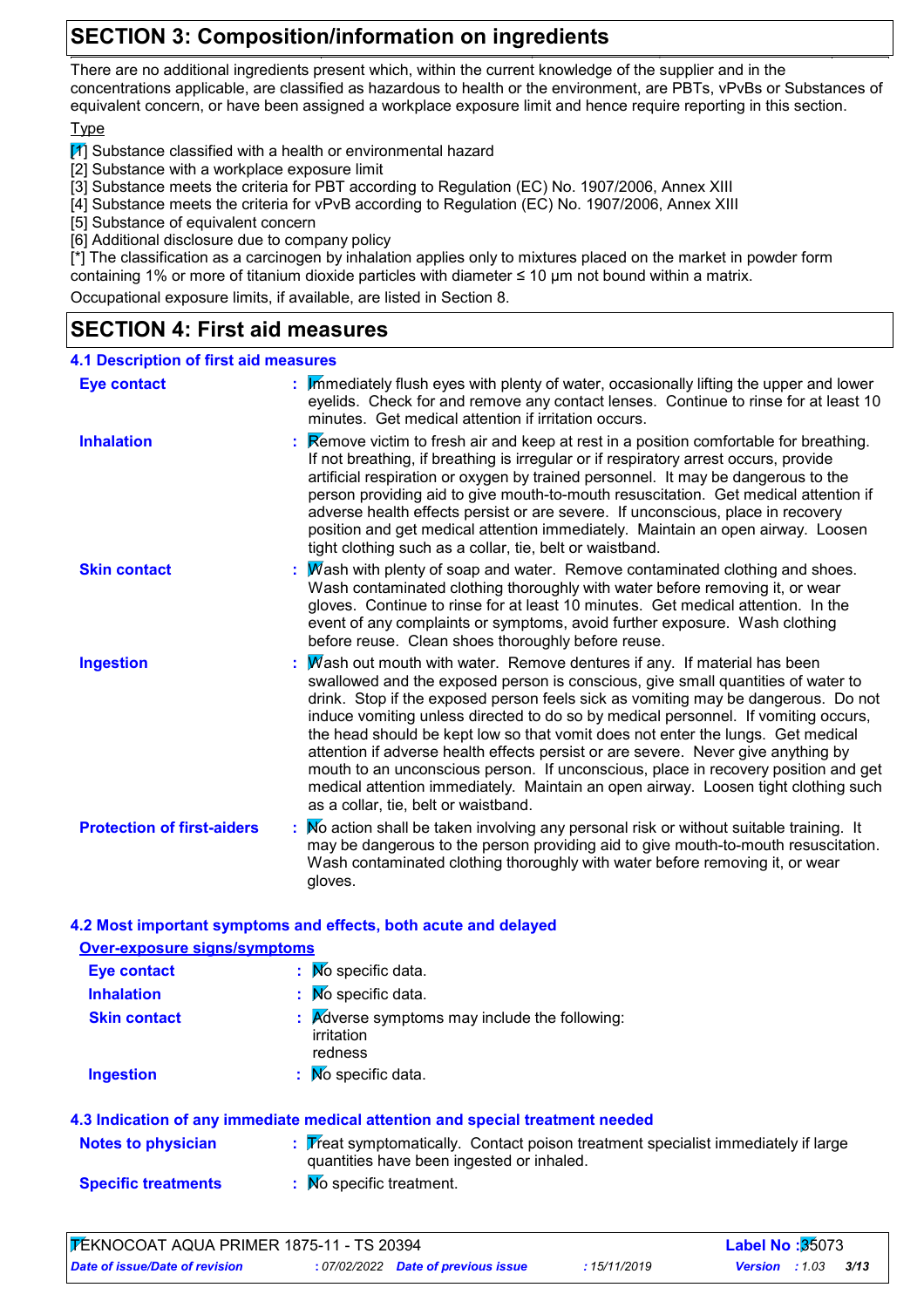## **SECTION 5: Firefighting measures**

| 5.1 Extinguishing media                                  |                                                                                                                                                                                                                                                                                                                                                                       |
|----------------------------------------------------------|-----------------------------------------------------------------------------------------------------------------------------------------------------------------------------------------------------------------------------------------------------------------------------------------------------------------------------------------------------------------------|
| <b>Suitable extinguishing</b><br>media                   | $\mathbf{B}$ $\mathbf{B}$ Se an extinguishing agent suitable for the surrounding fire.                                                                                                                                                                                                                                                                                |
| <b>Unsuitable extinguishing</b><br>media                 | : Mone known.                                                                                                                                                                                                                                                                                                                                                         |
|                                                          | 5.2 Special hazards arising from the substance or mixture                                                                                                                                                                                                                                                                                                             |
| <b>Hazards from the</b><br>substance or mixture          | : M a fire or if heated, a pressure increase will occur and the container may burst.                                                                                                                                                                                                                                                                                  |
| <b>Hazardous combustion</b><br>products                  | : In a fire, decomposition may produce toxic gases/fumes.                                                                                                                                                                                                                                                                                                             |
| <b>5.3 Advice for firefighters</b>                       |                                                                                                                                                                                                                                                                                                                                                                       |
| <b>Special protective actions</b><br>for fire-fighters   | : Promptly isolate the scene by removing all persons from the vicinity of the incident if<br>there is a fire. No action shall be taken involving any personal risk or without<br>suitable training.                                                                                                                                                                   |
| <b>Special protective</b><br>equipment for fire-fighters | : Fire-fighters should wear appropriate protective equipment and self-contained<br>breathing apparatus (SCBA) with a full face-piece operated in positive pressure<br>mode. Clothing for fire-fighters (including helmets, protective boots and gloves)<br>conforming to European standard EN 469 will provide a basic level of protection for<br>chemical incidents. |

## **SECTION 6: Accidental release measures**

|                                                  | 6.1 Personal precautions, protective equipment and emergency procedures                                                                                                                                                                                                                                                                                                                                                                                                                                                                                                                         |
|--------------------------------------------------|-------------------------------------------------------------------------------------------------------------------------------------------------------------------------------------------------------------------------------------------------------------------------------------------------------------------------------------------------------------------------------------------------------------------------------------------------------------------------------------------------------------------------------------------------------------------------------------------------|
| For non-emergency<br>personnel                   | : No action shall be taken involving any personal risk or without suitable training.<br>Evacuate surrounding areas. Keep unnecessary and unprotected personnel from<br>entering. Do not touch or walk through spilt material. Avoid breathing vapour or<br>mist. Provide adequate ventilation. Wear appropriate respirator when ventilation is<br>inadequate. Put on appropriate personal protective equipment.                                                                                                                                                                                 |
| For emergency responders                         | If specialised clothing is required to deal with the spillage, take note of any<br>information in Section 8 on suitable and unsuitable materials. See also the<br>information in "For non-emergency personnel".                                                                                                                                                                                                                                                                                                                                                                                 |
| <b>6.2 Environmental</b><br>precautions          | : Avoid dispersal of spilt material and runoff and contact with soil, waterways, drains<br>and sewers. Inform the relevant authorities if the product has caused environmental<br>pollution (sewers, waterways, soil or air).                                                                                                                                                                                                                                                                                                                                                                   |
|                                                  | 6.3 Methods and material for containment and cleaning up                                                                                                                                                                                                                                                                                                                                                                                                                                                                                                                                        |
| <b>Small spill</b>                               | : Stop leak if without risk. Move containers from spill area. Dilute with water and mop<br>up if water-soluble. Alternatively, or if water-insoluble, absorb with an inert dry<br>material and place in an appropriate waste disposal container. Dispose of via a<br>licensed waste disposal contractor.                                                                                                                                                                                                                                                                                        |
| <b>Large spill</b>                               | Stop leak if without risk. Move containers from spill area. Approach the release<br>from upwind. Prevent entry into sewers, water courses, basements or confined<br>areas. Wash spillages into an effluent treatment plant or proceed as follows.<br>Contain and collect spillage with non-combustible, absorbent material e.g. sand,<br>earth, vermiculite or diatomaceous earth and place in container for disposal<br>according to local regulations. Dispose of via a licensed waste disposal contractor.<br>Contaminated absorbent material may pose the same hazard as the spilt product. |
| <b>6.4 Reference to other</b><br><b>sections</b> | : See Section 1 for emergency contact information.<br>See Section 8 for information on appropriate personal protective equipment.<br>See Section 13 for additional waste treatment information.                                                                                                                                                                                                                                                                                                                                                                                                 |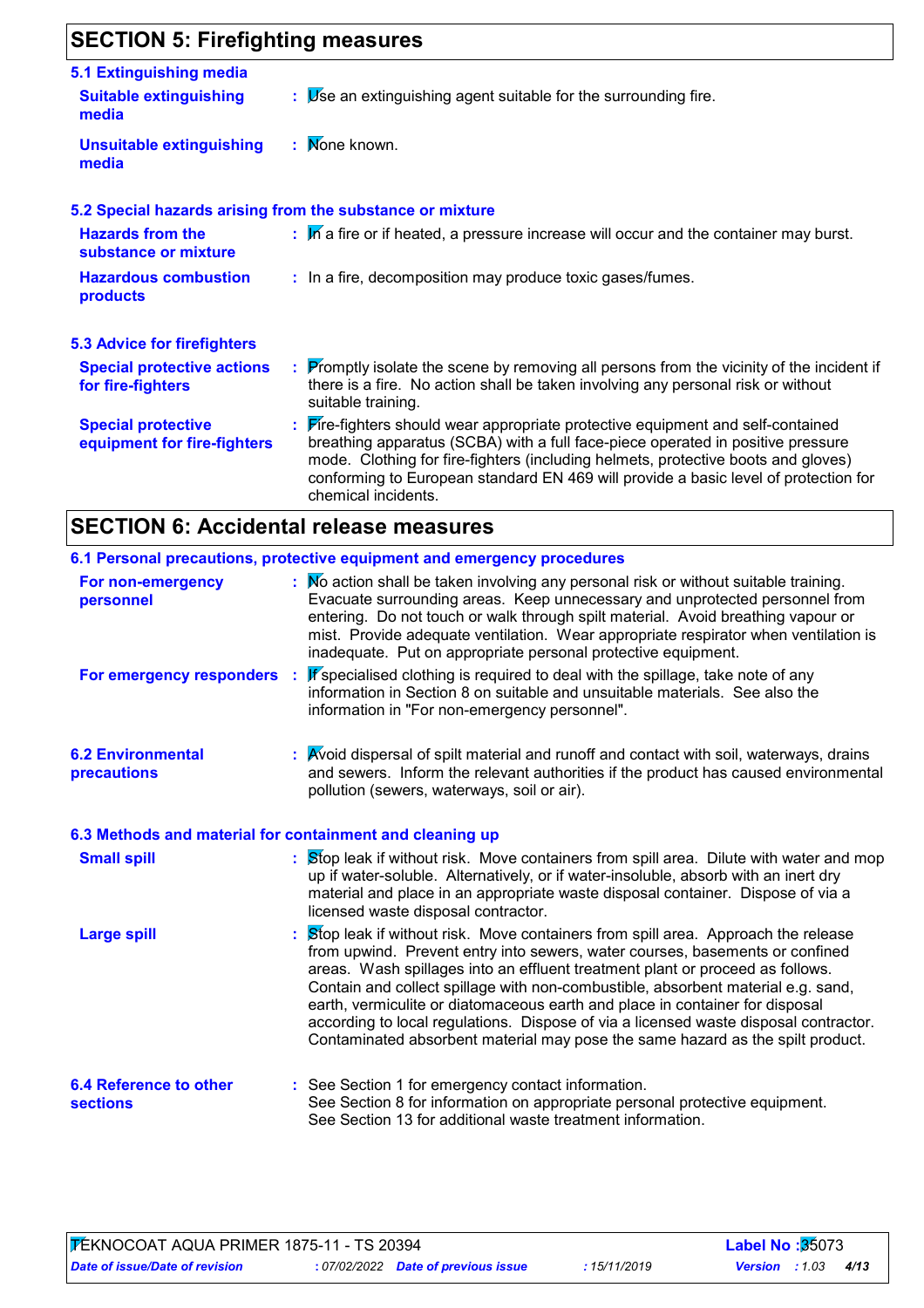## **SECTION 7: Handling and storage**

The information in this section contains generic advice and guidance. The list of Identified Uses in Section 1 should be consulted for any available use-specific information provided in the Exposure Scenario(s).

## **7.1 Precautions for safe handling**

| <b>Protective measures</b>                       | $\mathbb{P}$ $\mathbb{P}$ (Fut on appropriate personal protective equipment (see Section 8). Persons with a<br>history of skin sensitization problems should not be employed in any process in<br>which this product is used. Do not get in eyes or on skin or clothing. Do not ingest.<br>Avoid breathing vapour or mist. Keep in the original container or an approved<br>alternative made from a compatible material, kept tightly closed when not in use.<br>Empty containers retain product residue and can be hazardous. Do not reuse<br>container. |
|--------------------------------------------------|-----------------------------------------------------------------------------------------------------------------------------------------------------------------------------------------------------------------------------------------------------------------------------------------------------------------------------------------------------------------------------------------------------------------------------------------------------------------------------------------------------------------------------------------------------------|
| <b>Advice on general</b><br>occupational hygiene | $\mathbf{\mathsf{E}}$ ating, drinking and smoking should be prohibited in areas where this material is<br>handled, stored and processed. Workers should wash hands and face before<br>eating, drinking and smoking. Remove contaminated clothing and protective<br>equipment before entering eating areas. See also Section 8 for additional<br>information on hygiene measures.                                                                                                                                                                          |

### **7.2 Conditions for safe storage, including any incompatibilities**

Store in accordance with local regulations. Store in original container protected from direct sunlight in a dry, cool and well-ventilated area, away from incompatible materials (see Section 10) and food and drink. Keep container tightly closed and sealed until ready for use. Containers that have been opened must be carefully resealed and kept upright to prevent leakage. Do not store in unlabelled containers. Use appropriate containment to avoid environmental contamination.

**Seveso Directive - Reporting thresholds (in tonnes)**

### **7.3 Specific end use(s)**

 $\overline{\mathsf{N}}$ ot available. : Mot available

**Recommendations : Industrial sector specific : solutions**

## **SECTION 8: Exposure controls/personal protection**

The information in this section contains generic advice and guidance. Information is provided based on typical anticipated uses of the product. Additional measures might be required for bulk handling or other uses that could significantly increase worker exposure or environmental releases.

### **8.1 Control parameters**

### **Occupational exposure limits**

| $2-(2$ -butoxyethoxy) ethanol | EH40/2005 WELs (United Kingdom (UK), 1/2020). |
|-------------------------------|-----------------------------------------------|
|                               | TWA: 10 ppm 8 hours.                          |
|                               | STEL: 15 ppm 15 minutes.                      |
|                               | TWA: $67.5 \text{ mg/m}^3$ 8 hours.           |
|                               | STEL: 101.2 mg/m <sup>3</sup> 15 minutes.     |
|                               |                                               |
|                               |                                               |

**Recommended monitoring procedures : И∕**this product contains ingredients with exposure limits, personal, workplace atmosphere or biological monitoring may be required to determine the effectiveness of the ventilation or other control measures and/or the necessity to use respiratory protective equipment. Reference should be made to monitoring standards, such as the following: European Standard EN 689 (Workplace atmospheres - Guidance for the assessment of exposure by inhalation to chemical agents for comparison with limit values and measurement strategy) European Standard EN 14042 (Workplace atmospheres - Guide for the application and use of procedures for the assessment of exposure to chemical and biological agents) European Standard EN 482 (Workplace atmospheres - General requirements for the performance of procedures for the measurement of chemical agents) Reference to national guidance documents for methods for the determination of hazardous substances will also be required.

### **DNELs/DMELs**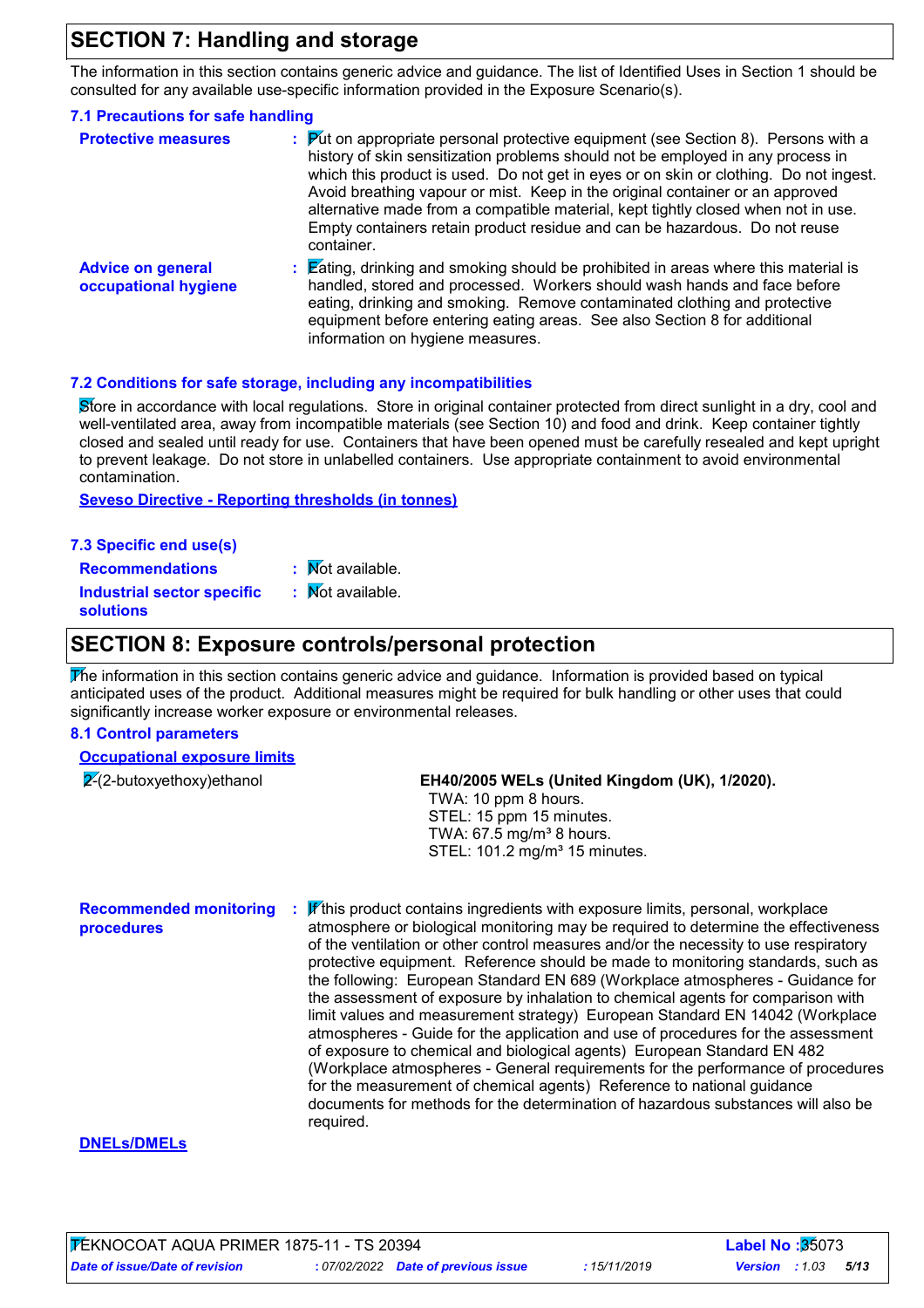| <b>Product/ingredient name</b> | <b>Type</b> | <b>Exposure</b>          | <b>Value</b>                   | <b>Population</b>     | <b>Effects</b> |
|--------------------------------|-------------|--------------------------|--------------------------------|-----------------------|----------------|
| titanium dioxide               | <b>DNEL</b> | Long term<br>Inhalation  | 10 mg/ $m3$                    | Workers               | Local          |
|                                | <b>DNEL</b> | Long term Oral           | 700 mg/kg<br>bw/day            | General<br>population | Systemic       |
| 2-(2-butoxyethoxy) ethanol     | <b>DNEL</b> | Long term Oral           | 5 mg/kg<br>bw/day              | General<br>population | Systemic       |
|                                | <b>DNEL</b> | Long term<br>Inhalation  | 40.5 mg/m <sup>3</sup>         | General<br>population | Local          |
|                                | <b>DNEL</b> | Long term<br>Inhalation  | 40.5 mg/m <sup>3</sup>         | General<br>population | Systemic       |
|                                | <b>DNEL</b> | Long term Dermal         | 50 mg/kg<br>bw/day             | General<br>population | Systemic       |
|                                | DNEL        | Short term<br>Inhalation | 60.7 mg/m <sup>3</sup>         | General<br>population | Local          |
|                                | <b>DNEL</b> | Long term<br>Inhalation  | 67.5 mg/m <sup>3</sup> Workers |                       | Local          |
|                                | <b>DNEL</b> | Long term<br>Inhalation  | 67.5 mg/m <sup>3</sup> Workers |                       | Systemic       |
|                                | <b>DNEL</b> | Long term Dermal         | 83 mg/kg<br>bw/day             | Workers               | Systemic       |
|                                | <b>DNEL</b> | Short term<br>Inhalation | 101.2 mg/<br>m <sup>3</sup>    | Workers               | Local          |

## **PNECs**

No PNECs available

| <b>8.2 Exposure controls</b>                      |                                                                                                                                                                                                                                                                                                                                                                                                                                                                                                                                                                                                                           |
|---------------------------------------------------|---------------------------------------------------------------------------------------------------------------------------------------------------------------------------------------------------------------------------------------------------------------------------------------------------------------------------------------------------------------------------------------------------------------------------------------------------------------------------------------------------------------------------------------------------------------------------------------------------------------------------|
| <b>Appropriate engineering</b><br><b>controls</b> | : Cood general ventilation should be sufficient to control worker exposure to airborne<br>contaminants.                                                                                                                                                                                                                                                                                                                                                                                                                                                                                                                   |
| <b>Individual protection measures</b>             |                                                                                                                                                                                                                                                                                                                                                                                                                                                                                                                                                                                                                           |
| <b>Hygiene measures</b>                           | : Wash hands, forearms and face thoroughly after handling chemical products,<br>before eating, smoking and using the lavatory and at the end of the working period.<br>Appropriate techniques should be used to remove potentially contaminated clothing.<br>Contaminated work clothing should not be allowed out of the workplace. Wash<br>contaminated clothing before reusing. Ensure that eyewash stations and safety<br>showers are close to the workstation location.                                                                                                                                               |
| <b>Eye/face protection</b>                        | $\therefore$ $\triangleright$ Safety eyewear complying with an approved standard should be used when a risk<br>assessment indicates this is necessary to avoid exposure to liquid splashes, mists,<br>gases or dusts. If contact is possible, the following protection should be worn,<br>unless the assessment indicates a higher degree of protection: safety glasses with<br>side-shields.                                                                                                                                                                                                                             |
| <b>Skin protection</b>                            |                                                                                                                                                                                                                                                                                                                                                                                                                                                                                                                                                                                                                           |
| <b>Hand protection</b>                            | : Chemical-resistant, impervious gloves complying with an approved standard should<br>be worn at all times when handling chemical products if a risk assessment indicates<br>this is necessary. Considering the parameters specified by the glove manufacturer,<br>check during use that the gloves are still retaining their protective properties. It<br>should be noted that the time to breakthrough for any glove material may be<br>different for different glove manufacturers. In the case of mixtures, consisting of<br>several substances, the protection time of the gloves cannot be accurately<br>estimated. |
|                                                   | Recommendations : Wear suitable gloves tested to EN374.<br><b>Mitrile gloves. thickness &gt; 0.3 mm</b><br>> 8 hours (breakthrough time):<br>polyvinyl alcohol (PVA) gloves<br>Not recommended                                                                                                                                                                                                                                                                                                                                                                                                                            |
| <b>Body protection</b>                            | : Personal protective equipment for the body should be selected based on the task<br>being performed and the risks involved and should be approved by a specialist<br>before handling this product. Refer to European Standard EN 14605 for further<br>information on material and design requirements and test methods.                                                                                                                                                                                                                                                                                                  |
| <b>Other skin protection</b>                      | Appropriate footwear and any additional skin protection measures should be<br>selected based on the task being performed and the risks involved and should be<br>approved by a specialist before handling this product.                                                                                                                                                                                                                                                                                                                                                                                                   |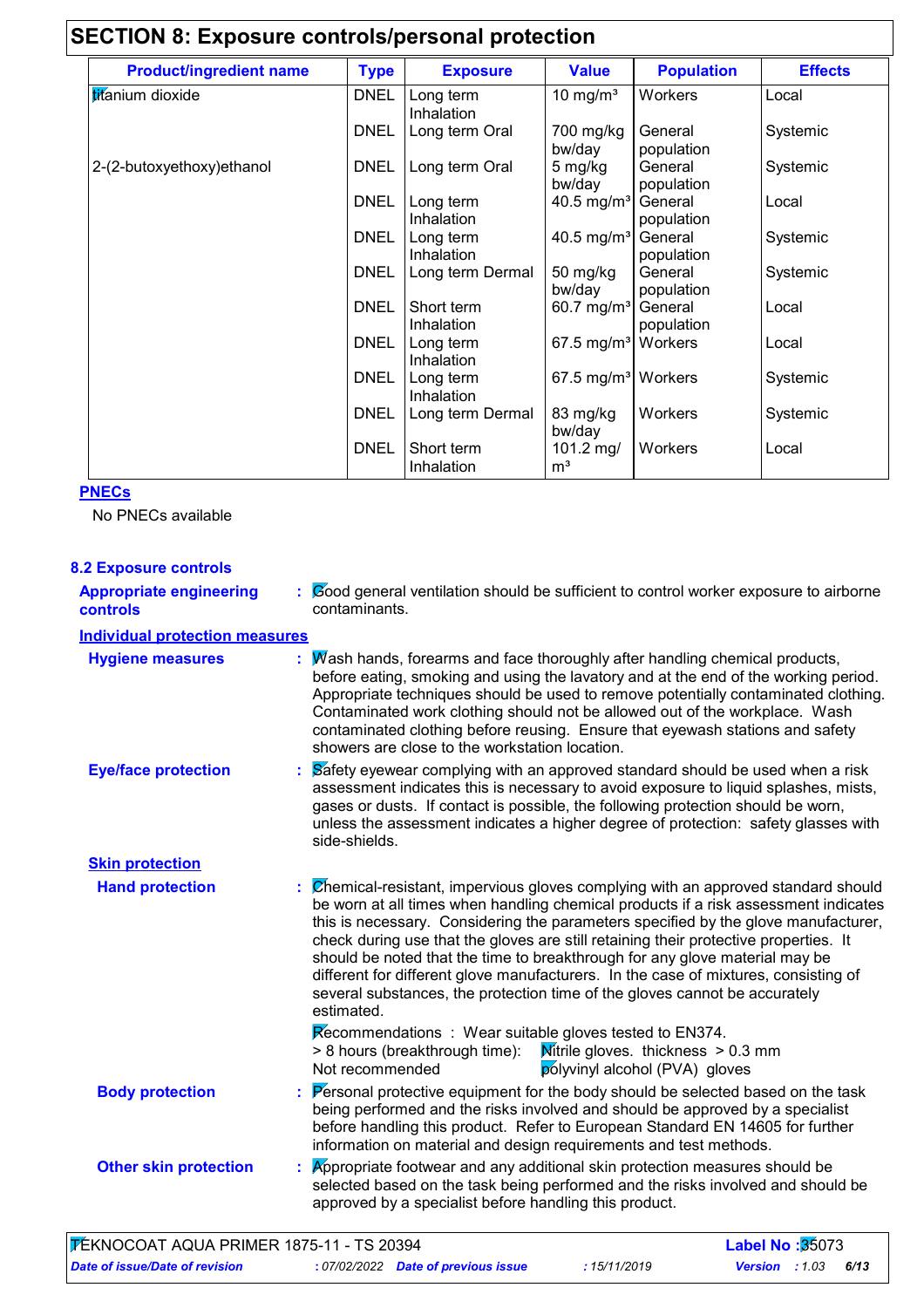## **SECTION 8: Exposure controls/personal protection**

| <b>Respiratory protection</b>                    | Based on the hazard and potential for exposure, select a respirator that meets the<br>appropriate standard or certification. Respirators must be used according to a<br>respiratory protection program to ensure proper fitting, training, and other important<br>aspects of use.                                                                                                       |
|--------------------------------------------------|-----------------------------------------------------------------------------------------------------------------------------------------------------------------------------------------------------------------------------------------------------------------------------------------------------------------------------------------------------------------------------------------|
| <b>Environmental exposure</b><br><b>controls</b> | $\overline{K}$ P<br>Filter type (spray application):<br>: Emissions from ventilation or work process equipment should be checked to<br>ensure they comply with the requirements of environmental protection legislation.<br>In some cases, fume scrubbers, filters or engineering modifications to the process<br>equipment will be necessary to reduce emissions to acceptable levels. |

## **SECTION 9: Physical and chemical properties**

### **9.1 Information on basic physical and chemical properties**

| <b>Appearance</b>                                      |                                                       |  |
|--------------------------------------------------------|-------------------------------------------------------|--|
| <b>Physical state</b>                                  | Zíquid.<br>t                                          |  |
| <b>Colour</b>                                          | <b>M</b> hite.                                        |  |
| <b>Odour</b>                                           | Slight                                                |  |
| <b>Odour threshold</b>                                 | Not available.<br>t                                   |  |
| рH                                                     | Not available.                                        |  |
| <b>Melting point/freezing point</b>                    | Not available.<br>t.                                  |  |
| <b>Initial boiling point and</b><br>boiling range      | Mot available.<br>÷.                                  |  |
| <b>Flash point</b>                                     | $\mathcal{O}$ fosed cup: >100°C<br>t                  |  |
| <b>Evaporation rate</b>                                | Mot available.                                        |  |
| <b>Flammability (solid, gas)</b>                       | Mot available.                                        |  |
| <b>Upper/lower flammability or</b><br>explosive limits | Lower: Not applicable.<br>t<br>Upper: Not applicable. |  |
| <b>Vapour pressure</b>                                 | Not available.<br>t.                                  |  |
| <b>Vapour density</b>                                  | <b>Not</b> available.                                 |  |
| <b>Density</b>                                         | $\sqrt{1/4}$ kg/l                                     |  |
| <b>Solubility(ies)</b>                                 | <b>Not</b> available.                                 |  |
| <b>Partition coefficient: n-octanol/</b><br>water      | Not applicable.<br>÷.                                 |  |
| <b>Auto-ignition temperature</b>                       | Not available.                                        |  |
| <b>Decomposition temperature</b>                       | Not available.                                        |  |
| <b>Viscosity</b>                                       | <b>Not</b> available.                                 |  |
| <b>Explosive properties</b>                            | <b>Not available.</b>                                 |  |
| <b>Oxidising properties</b>                            | Mot available.                                        |  |
| 9.2 Other information                                  |                                                       |  |
| <b>VOC</b>                                             | 20<br>g/l                                             |  |
| <b>Solubility in water</b>                             | <b>Not available.</b>                                 |  |

| <b>OURNING IN WALL</b>     |  |
|----------------------------|--|
| No additional information. |  |

## **SECTION 10: Stability and reactivity**

| <b>10.1 Reactivity</b>                            | : No specific test data related to reactivity available for this product or its ingredients. |
|---------------------------------------------------|----------------------------------------------------------------------------------------------|
| <b>10.2 Chemical stability</b>                    | $\mathbf{F}$ The product is stable.                                                          |
| <b>10.3 Possibility of</b><br>hazardous reactions | : Under normal conditions of storage and use, hazardous reactions will not occur.            |
| <b>10.4 Conditions to avoid</b>                   | No specific data.                                                                            |

| <b>FEKNOCOAT AQUA PRIMER 1875-11 - TS 20394</b> |                                     |              | <b>Label No:</b> 35073 |      |  |
|-------------------------------------------------|-------------------------------------|--------------|------------------------|------|--|
| Date of issue/Date of revision                  | : 07/02/2022 Date of previous issue | : 15/11/2019 | <b>Version</b> : 1.03  | 7/13 |  |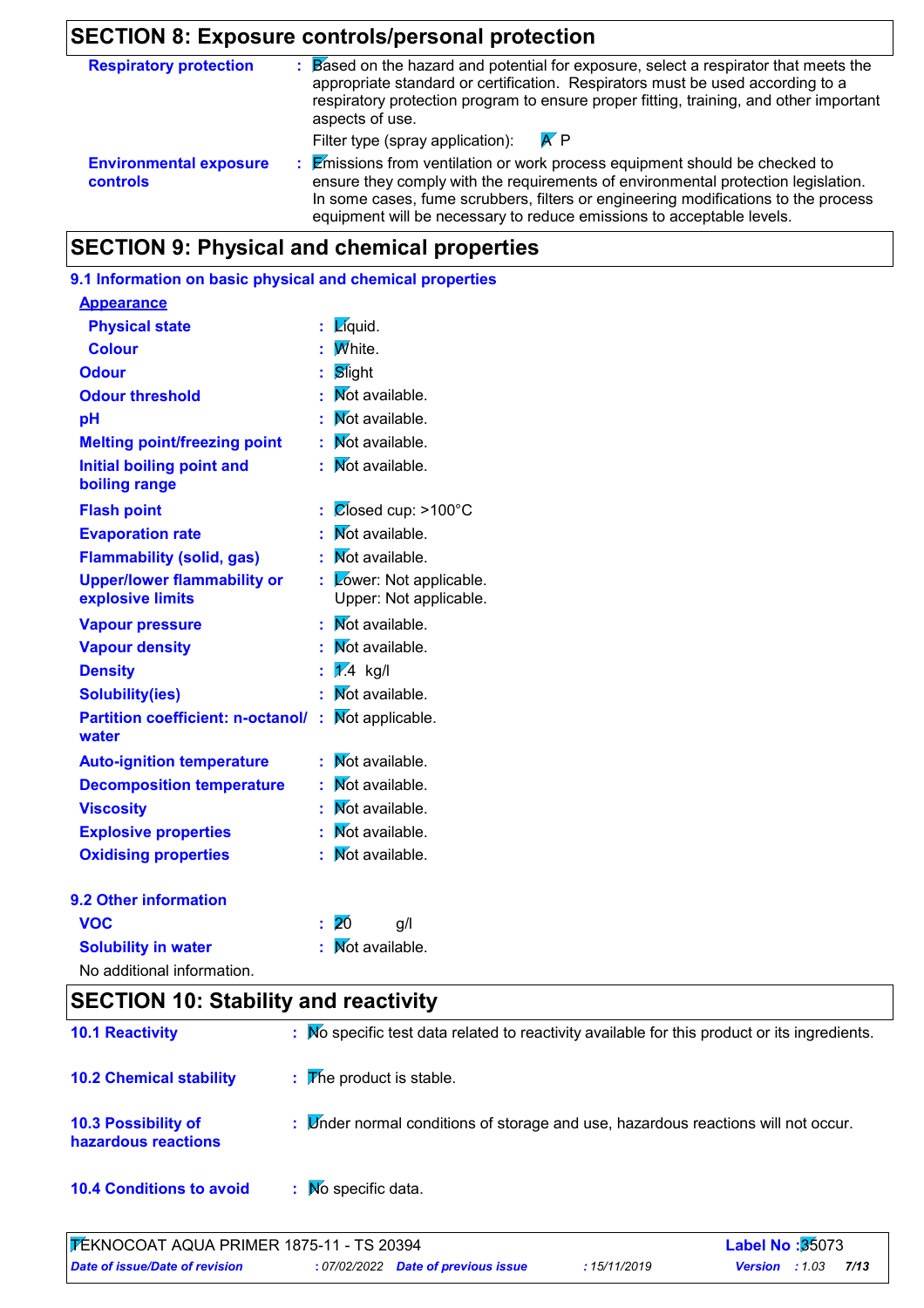## **SECTION 10: Stability and reactivity**

**10.5 Incompatible materials : Mo specific data.** 

**10.6 Hazardous decomposition products** Under normal conditions of storage and use, hazardous decomposition products **:** should not be produced.

## **SECTION 11: Toxicological information**

## **11.1 Information on toxicological effects**

### **Acute toxicity**

| <b>Product/ingredient name</b>   | <b>Result</b>             | <b>Species</b> | <b>Dose</b> | <b>Exposure</b> |
|----------------------------------|---------------------------|----------------|-------------|-----------------|
| $\sqrt{2}$ -butoxyethoxy)ethanol | LD50 Dermal               | Rabbit         | 2700 mg/kg  |                 |
|                                  | LD50 Oral                 | Rat            | 4500 mg/kg  |                 |
| 1,2-benzisothiazol-3(2H)-        | LD50 Oral                 | Rat            | 1020 mg/kg  | -               |
| l one                            |                           |                |             |                 |
| 2-methyl-2H-isothiazol-          | LC50 Inhalation Dusts and | Rat            | $0.11$ mg/l | 4 hours         |
| 3-one                            | Imists                    |                |             |                 |
| 2-Octyl-2H-isothiazol-3-one      | LD50 Dermal               | Rabbit         | 690 mg/kg   |                 |
|                                  | LD50 Oral                 | Rat            | 550 mg/kg   |                 |

#### **Conclusion/Summary :** Based on available data, the classification criteria are not met.

### **Acute toxicity estimates**

Not available.

### **Irritation/Corrosion**

| <b>Product/ingredient name</b>                            | <b>Result</b>                                                                  | <b>Species</b> | <b>Score</b> | <b>Exposure</b>     | <b>Observation</b>     |
|-----------------------------------------------------------|--------------------------------------------------------------------------------|----------------|--------------|---------------------|------------------------|
| titanium dioxide                                          | Skin - Mild irritant                                                           | Human          | ä,           | 72 hours 300        |                        |
| 2-(2-butoxyethoxy)ethanol                                 | Eyes - Moderate irritant                                                       | Rabbit         |              | ug l<br>24 hours 20 |                        |
|                                                           | Eyes - Severe irritant                                                         | Rabbit         | L,           | mg<br>$20$ mg       |                        |
| 1,2-benzisothiazol-3(2H)-one                              | Skin - Mild irritant                                                           | Human          |              | 48 hours 5 %        |                        |
| 2-Octyl-2H-isothiazol-3-one                               | Eyes - Severe irritant                                                         | Rabbit         |              | 100 mg              |                        |
| <b>Conclusion/Summary</b>                                 | $\therefore$ Based on available data, the classification criteria are not met. |                |              |                     |                        |
| <b>Sensitisation</b>                                      |                                                                                |                |              |                     |                        |
| <b>Conclusion/Summary</b>                                 | : May cause an allergic skin reaction.                                         |                |              |                     |                        |
| <b>Mutagenicity</b>                                       |                                                                                |                |              |                     |                        |
| <b>Conclusion/Summary</b>                                 | $\therefore$ Based on available data, the classification criteria are not met. |                |              |                     |                        |
| <b>Carcinogenicity</b>                                    |                                                                                |                |              |                     |                        |
| <b>Conclusion/Summary</b>                                 | $\therefore$ Based on available data, the classification criteria are not met. |                |              |                     |                        |
| <b>Reproductive toxicity</b>                              |                                                                                |                |              |                     |                        |
| <b>Conclusion/Summary</b>                                 | $\therefore$ Based on available data, the classification criteria are not met. |                |              |                     |                        |
| <b>Teratogenicity</b>                                     |                                                                                |                |              |                     |                        |
| <b>Conclusion/Summary</b>                                 | $\therefore$ Based on available data, the classification criteria are not met. |                |              |                     |                        |
| Specific target organ toxicity (single exposure)          |                                                                                |                |              |                     |                        |
| Not available.                                            |                                                                                |                |              |                     |                        |
| <b>Specific target organ toxicity (repeated exposure)</b> |                                                                                |                |              |                     |                        |
| Not available.                                            |                                                                                |                |              |                     |                        |
| <b>Aspiration hazard</b>                                  |                                                                                |                |              |                     |                        |
| Not available.                                            |                                                                                |                |              |                     |                        |
|                                                           |                                                                                |                |              |                     |                        |
| <b>Information on likely routes : Mot available.</b>      |                                                                                |                |              |                     |                        |
| of exposure                                               |                                                                                |                |              |                     |                        |
| <b>Potential acute health effects</b>                     |                                                                                |                |              |                     |                        |
| <b>Eye contact</b>                                        | No known significant effects or critical hazards.                              |                |              |                     |                        |
| <b>Inhalation</b>                                         | No known significant effects or critical hazards.                              |                |              |                     |                        |
| <b>7 EKNOCOAT AQUA PRIMER 1875-11 - TS 20394</b>          |                                                                                |                |              |                     | <b>Label No: 35073</b> |

*Date of issue/Date of revision* **:** *07/02/2022 Date of previous issue : 15/11/2019 Version : 1.03 8/13*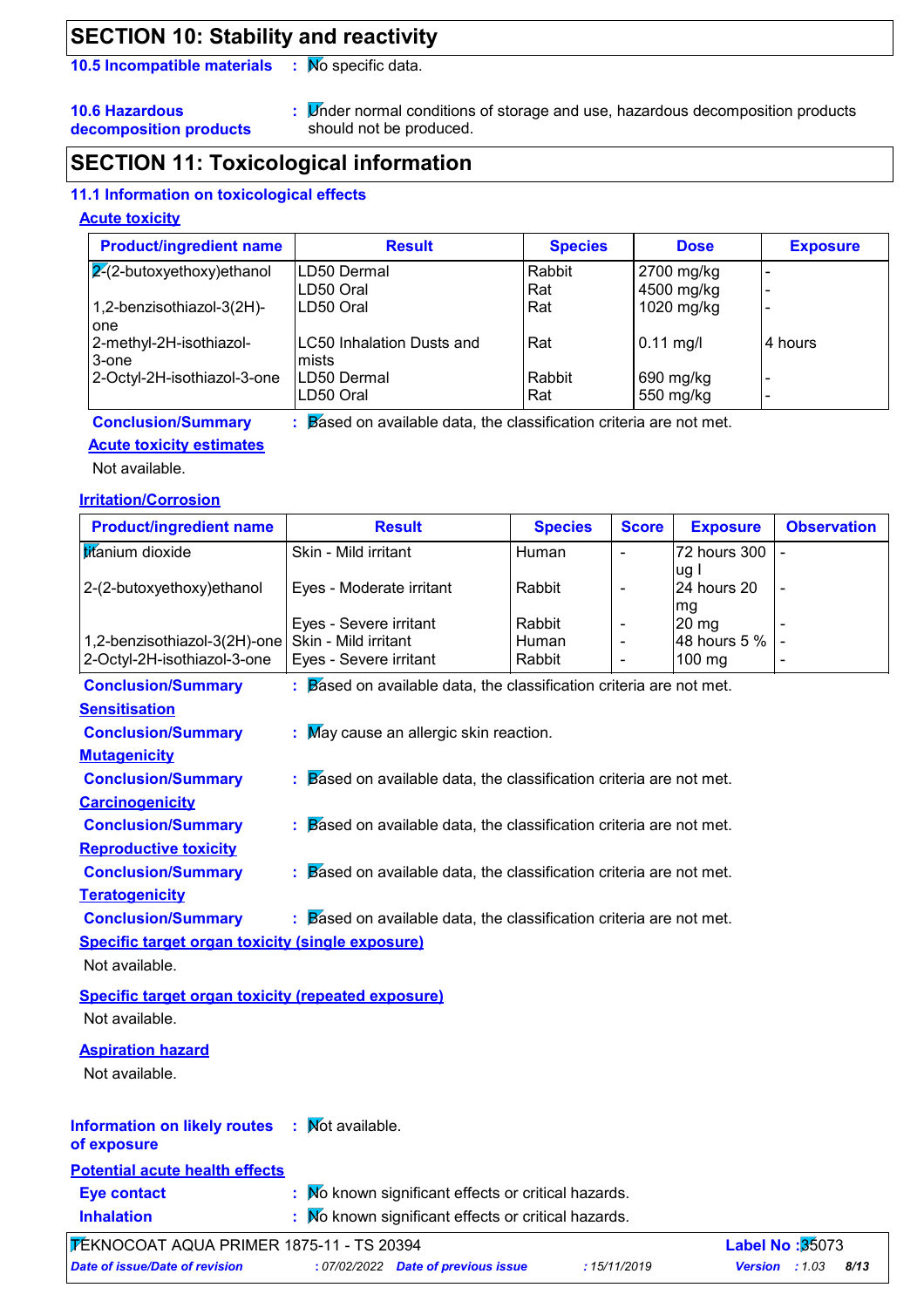| <b>SECTION 11: Toxicological information</b> |                                                                                                                                |
|----------------------------------------------|--------------------------------------------------------------------------------------------------------------------------------|
| <b>Skin contact</b>                          | : May cause an allergic skin reaction.                                                                                         |
| <b>Ingestion</b>                             | $\therefore$ $\overline{\mathsf{M}}$ known significant effects or critical hazards.                                            |
|                                              | Symptoms related to the physical, chemical and toxicological characteristics                                                   |
| <b>Eye contact</b>                           | : Mo specific data.                                                                                                            |
| <b>Inhalation</b>                            | No specific data.                                                                                                              |
| <b>Skin contact</b>                          | Adverse symptoms may include the following:<br>irritation<br>redness                                                           |
| <b>Ingestion</b>                             | : Mo specific data.                                                                                                            |
|                                              | Delayed and immediate effects as well as chronic effects from short and long-term exposure                                     |
| <b>Short term exposure</b>                   |                                                                                                                                |
| <b>Potential immediate</b><br>effects        | $\mathbf{W}$ ot available.                                                                                                     |
| <b>Potential delayed effects</b>             | : Mot available.                                                                                                               |
| <b>Long term exposure</b>                    |                                                                                                                                |
| <b>Potential immediate</b><br>effects        | $\mathbf{N}$ ot available.                                                                                                     |
| <b>Potential delayed effects</b>             | Not available.                                                                                                                 |
| <b>Potential chronic health effects</b>      |                                                                                                                                |
| Not available.                               |                                                                                                                                |
| <b>Conclusion/Summary</b>                    | : Mot available.                                                                                                               |
| <b>General</b>                               | $\mathbb E$ $\emptyset$ mode sensitized, a severe allergic reaction may occur when subsequently exposed<br>to very low levels. |
| <b>Carcinogenicity</b>                       | : Mo known significant effects or critical hazards.                                                                            |
| <b>Mutagenicity</b>                          | : No known significant effects or critical hazards.                                                                            |
| <b>Teratogenicity</b>                        | No known significant effects or critical hazards.                                                                              |
| <b>Developmental effects</b>                 | No known significant effects or critical hazards.                                                                              |
| <b>Fertility effects</b>                     | No known significant effects or critical hazards.                                                                              |
|                                              |                                                                                                                                |

## **Other information :**

: Mot available.

## **SECTION 12: Ecological information**

## **12.1 Toxicity**

| <b>Product/ingredient name</b> | <b>Result</b>                            | <b>Species</b>                                | <b>Exposure</b> |
|--------------------------------|------------------------------------------|-----------------------------------------------|-----------------|
| titanium dioxide               | Acute LC50 3 mg/l Fresh water            | Crustaceans - Ceriodaphnia<br>dubia - Neonate | 48 hours        |
|                                | Acute LC50 6.5 mg/l Fresh water          | Daphnia - Daphnia pulex -<br>Neonate          | 48 hours        |
|                                | Acute LC50 >1000000 µg/l Marine<br>water | Fish - Fundulus heteroclitus                  | 96 hours        |
| 2-(2-butoxyethoxy)ethanol      | Acute LC50 1300000 µg/l Fresh water      | Fish - Lepomis macrochirus                    | 96 hours        |
| 1,2-benzisothiazol-3(2H)-one   | Acute EC50 0.36 mg/l Marine water        | Algae - Skeletonema Costatum                  | 72 hours        |
|                                | Acute EC50 3.7 mg/l                      | Daphnia - Daphnia Magna                       | 48 hours        |
|                                | Acute LC50 1.9 mg/l Fresh water          | Fish - Onorhynchus Mykiss                     | 96 hours        |
|                                | Acute NOEC 0.15 mg/l Marine water        | Algae - Skeletonema Costatum                  | 72 hours        |
| 2-methyl-2H-isothiazol-3-one   | Acute EC50 0.18 ppm Fresh water          | Daphnia - Daphnia magna                       | 48 hours        |
|                                | Acute LC50 0.07 ppm Fresh water          | Fish - Oncorhynchus mykiss                    | 96 hours        |
| 2-Octyl-2H-isothiazol-3-one    | Acute EC50 107 ppb Fresh water           | Daphnia - Daphnia magna                       | 48 hours        |
|                                | Acute LC50 47 ppb Fresh water            | Fish - Oncorhynchus mykiss                    | 96 hours        |
|                                | Chronic NOEC 74 ppb Fresh water          | Daphnia - Daphnia magna                       | 21 days         |
|                                | Chronic NOEC 8.5 ppb                     | Fish - Pimephales promelas                    | 35 days         |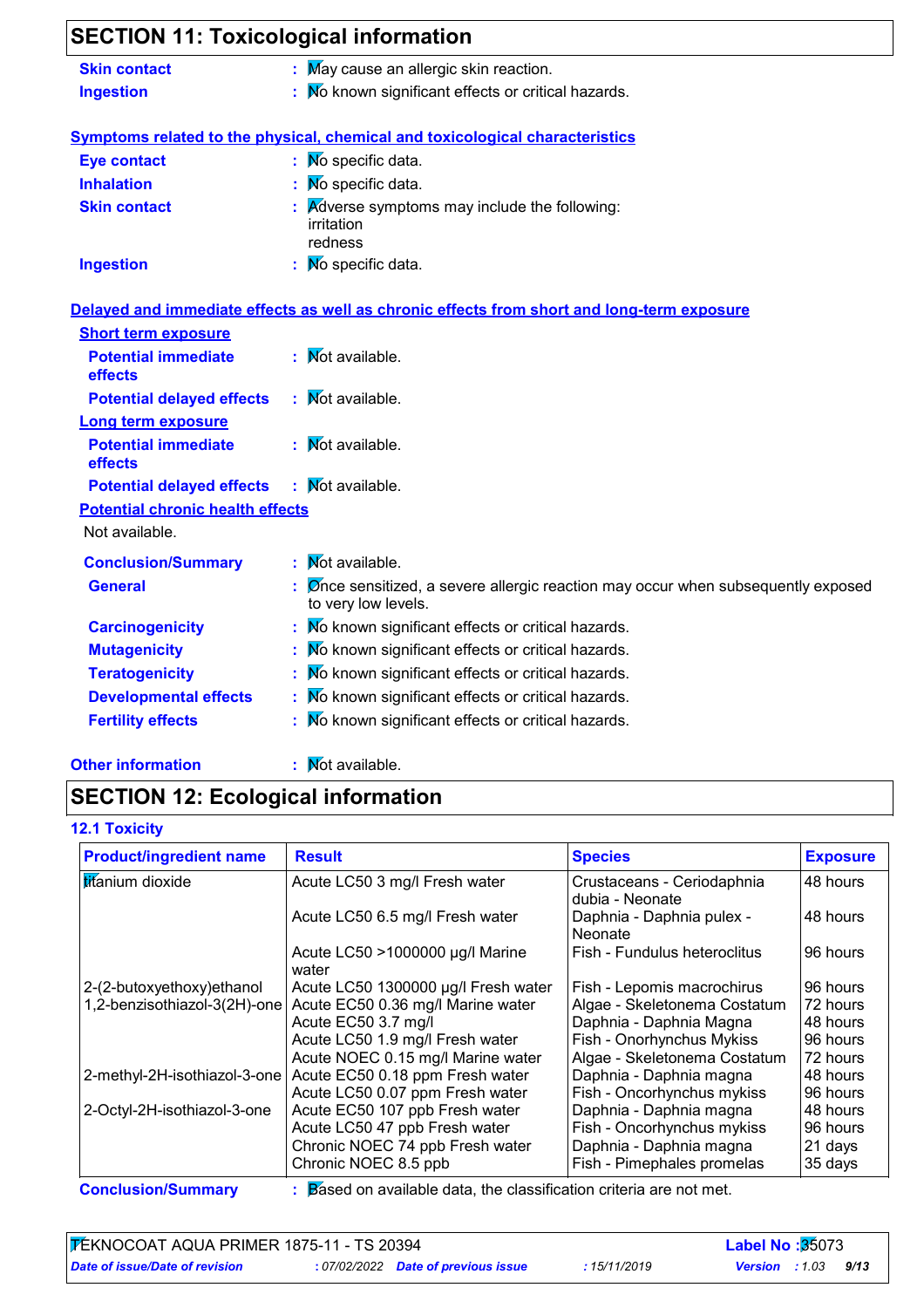## **SECTION 12: Ecological information**

## **12.2 Persistence and degradability**

| <b>Product/ingredient name</b>                 | Test                     | <b>Result</b>                                                       |                   | <b>Dose</b> | <b>Inoculum</b>         |
|------------------------------------------------|--------------------------|---------------------------------------------------------------------|-------------------|-------------|-------------------------|
| $ \overline{172}$ -benzisothiazol-3(2H)-one EU |                          | 24 % - 28 days                                                      |                   |             |                         |
| <b>Conclusion/Summary</b>                      |                          | $\triangledown$ his product has not been tested for biodegradation. |                   |             |                         |
| <b>Product/ingredient name</b>                 | <b>Aquatic half-life</b> |                                                                     | <b>Photolysis</b> |             | <b>Biodegradability</b> |
| $\sqrt{12}$ -benzisothiazol-3(2H)-one  -       |                          |                                                                     |                   |             | Inherent                |
|                                                |                          |                                                                     |                   |             |                         |

### **12.3 Bioaccumulative potential**

| <b>Product/ingredient name</b>                 | <b>Lo</b> aP <sub>ow</sub> | <b>BCF</b> | <b>Potential</b> |
|------------------------------------------------|----------------------------|------------|------------------|
| $\sqrt{2}$ -2-butoxyethoxy)ethanol             |                            |            | low              |
| $\vert$ 1,2-benzisothiazol-3(2H)-one $\vert$ - |                            | າ າ<br>ے.د | low              |
| $ 2$ -Octyl-2H-isothiazol-3-one $ 2.45 $       |                            |            | low              |

| 12.4 Mobility in soil                                   |                  |
|---------------------------------------------------------|------------------|
| <b>Soil/water partition</b><br><b>coefficient (Koc)</b> | : Mot available. |
| <b>Mobility</b>                                         | : Mot available. |

| : Mot applicable.<br><b>PBT</b> |  |
|---------------------------------|--|
|---------------------------------|--|

| vPvB | : Mot applicable. |
|------|-------------------|
|------|-------------------|

**12.6 Other adverse effects** : Mo known significant effects or critical hazards.

## **SECTION 13: Disposal considerations**

| <b>13.1 Waste treatment methods</b> |                                                                                                                                                                                                                                                                                                                                                                                                                                                                                                                                                      |
|-------------------------------------|------------------------------------------------------------------------------------------------------------------------------------------------------------------------------------------------------------------------------------------------------------------------------------------------------------------------------------------------------------------------------------------------------------------------------------------------------------------------------------------------------------------------------------------------------|
| <b>Product</b>                      |                                                                                                                                                                                                                                                                                                                                                                                                                                                                                                                                                      |
| <b>Methods of disposal</b>          | : The generation of waste should be avoided or minimised wherever possible.<br>Disposal of this product, solutions and any by-products should at all times comply<br>with the requirements of environmental protection and waste disposal legislation<br>and any regional local authority requirements. Dispose of surplus and non-<br>recyclable products via a licensed waste disposal contractor. Waste should not be<br>disposed of untreated to the sewer unless fully compliant with the requirements of<br>all authorities with jurisdiction. |
| <b>Hazardous waste</b>              | $\frac{1}{2}$ The classification of the product may meet the criteria for a hazardous waste.                                                                                                                                                                                                                                                                                                                                                                                                                                                         |
| European waste catalogue :<br>(EWC) | 080112                                                                                                                                                                                                                                                                                                                                                                                                                                                                                                                                               |
| <b>Packaging</b>                    |                                                                                                                                                                                                                                                                                                                                                                                                                                                                                                                                                      |
| <b>Methods of disposal</b>          | : <b>The generation of waste should be avoided or minimised wherever possible.</b> Waste<br>packaging should be recycled. Incineration or landfill should only be considered<br>when recycling is not feasible.                                                                                                                                                                                                                                                                                                                                      |
| <b>Special precautions</b>          | : This material and its container must be disposed of in a safe way. Care should be<br>taken when handling emptied containers that have not been cleaned or rinsed out.<br>Empty containers or liners may retain some product residues. Avoid dispersal of<br>spilt material and runoff and contact with soil, waterways, drains and sewers.                                                                                                                                                                                                         |

## **SECTION 14: Transport information**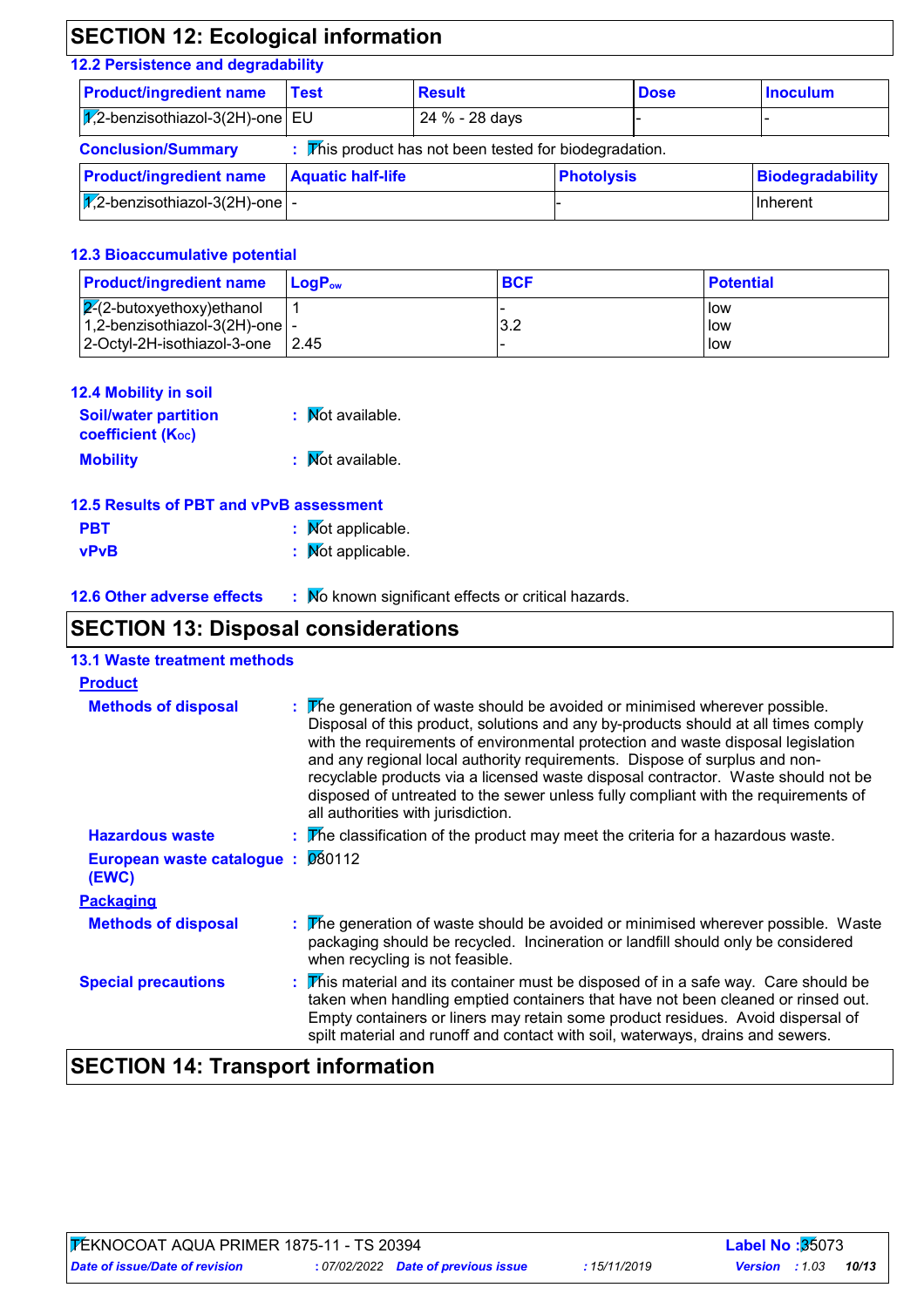|                                           | <b>ADR/RID</b>           | <b>ADN</b>     | <b>IMDG</b>              | <b>IATA</b>    |
|-------------------------------------------|--------------------------|----------------|--------------------------|----------------|
| 14.1 UN number                            | Mot regulated.           | Mot regulated. | <b>Not regulated.</b>    | Mot regulated. |
| 14.2 UN proper<br>shipping name           | $\overline{\phantom{0}}$ |                | $\overline{\phantom{0}}$ | $\sqrt{ }$     |
| <b>14.3 Transport</b><br>hazard class(es) | $\sqrt{}$                |                | $\overline{\checkmark}$  |                |
| <b>14.4 Packing</b><br>group              |                          |                | $\overline{\phantom{a}}$ |                |
| 14.5<br><b>Environmental</b><br>hazards   | Mo.                      | Mo.            | Mo.                      | No.            |
| <b>Additional</b><br>information          |                          |                | $\overline{\phantom{a}}$ |                |

**user**

**14.6 Special precautions for : [Fransport within user's premises:** always transport in closed containers that are upright and secure. Ensure that persons transporting the product know what to do in the event of an accident or spillage.

### **14.7 Transport in bulk according to IMO instruments**

**:** Not relevant/applicable due to nature of the product.

## **SECTION 15: Regulatory information**

**15.1 Safety, health and environmental regulations/legislation specific for the substance or mixture EU Regulation (EC) No. 1907/2006 (REACH)**

**Annex XIV - List of substances subject to authorisation**

**:**

### **Annex XIV**

None of the components are listed.

**Substances of very high concern**

None of the components are listed.

### **Annex XVII - Restrictions on the manufacture, placing on the market and use of certain dangerous substances,**

**mixtures and articles**

## **Other EU regulations**

**Europe inventory :** Not determined.

**Ozone depleting substances (1005/2009/EU)** Not listed.

**Prior Informed Consent (PIC) (649/2012/EU)** Not listed.

## **Seveso Directive**

This product is not controlled under the Seveso Directive.

## **International regulations**

**Chemical Weapon Convention List Schedules I, II & III Chemicals**

Not listed.

## **Montreal Protocol**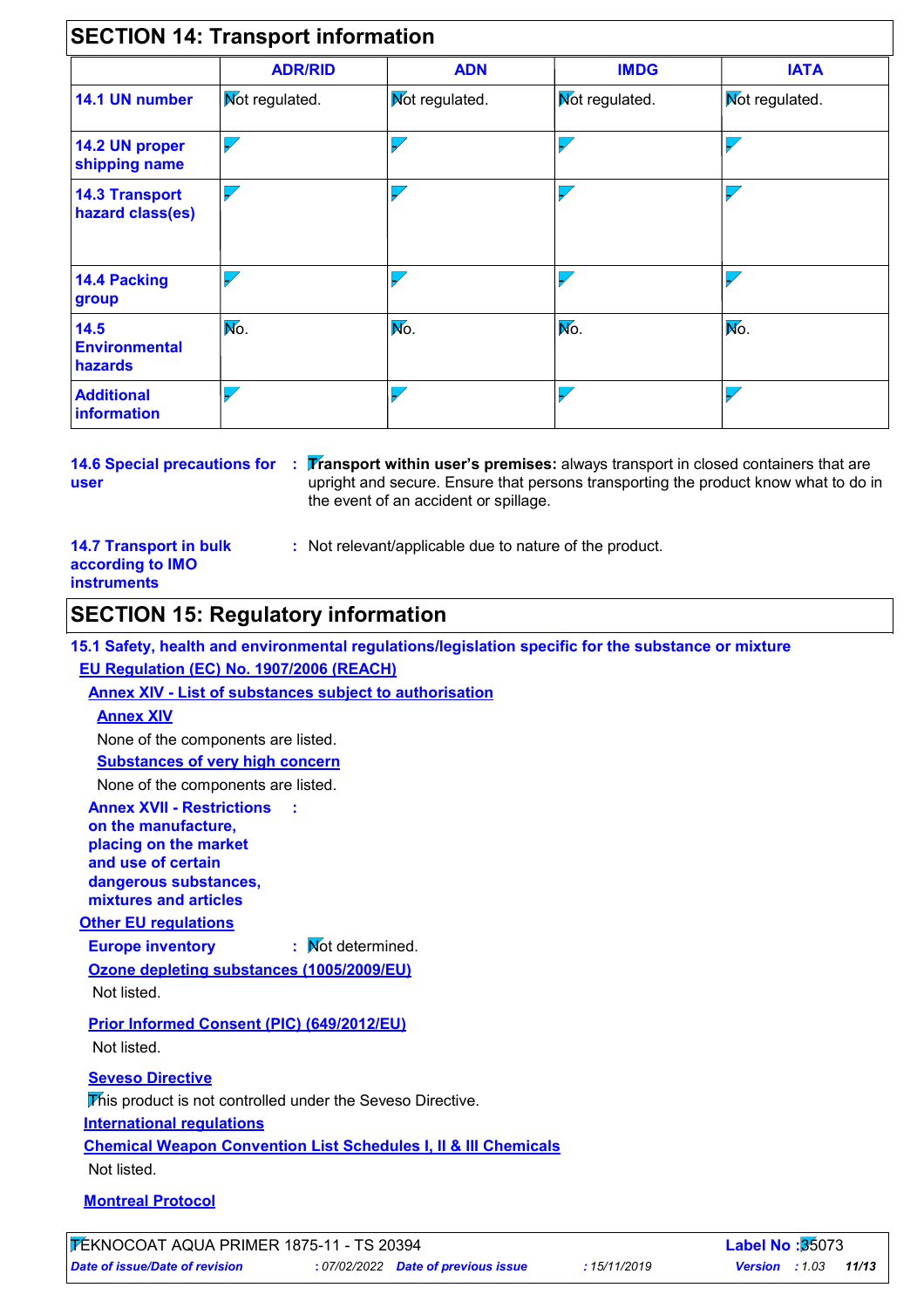|                                           | <b>SECTION 15: Regulatory information</b>                                                                                                                                                                                                                                                                                                                           |
|-------------------------------------------|---------------------------------------------------------------------------------------------------------------------------------------------------------------------------------------------------------------------------------------------------------------------------------------------------------------------------------------------------------------------|
| Not listed.                               |                                                                                                                                                                                                                                                                                                                                                                     |
| Not listed.                               | <b>Stockholm Convention on Persistent Organic Pollutants</b>                                                                                                                                                                                                                                                                                                        |
| Not listed.                               | <b>Rotterdam Convention on Prior Informed Consent (PIC)</b>                                                                                                                                                                                                                                                                                                         |
| Not listed.                               | <b>UNECE Aarhus Protocol on POPs and Heavy Metals</b>                                                                                                                                                                                                                                                                                                               |
| <b>15.2 Chemical safety</b><br>assessment | : Mot applicable.                                                                                                                                                                                                                                                                                                                                                   |
| <b>SECTION 16: Other information</b>      |                                                                                                                                                                                                                                                                                                                                                                     |
|                                           | $\triangleright$ Indicates information that has changed from previously issued version.                                                                                                                                                                                                                                                                             |
| <b>Abbreviations and</b><br>acronyms      | $:$ ATE = Acute Toxicity Estimate<br>CLP = Classification, Labelling and Packaging Regulation [Regulation (EC) No.<br>1272/2008]<br><b>DMEL = Derived Minimal Effect Level</b><br>DNEL = Derived No Effect Level<br>EUH statement = CLP-specific Hazard statement<br>PBT = Persistent, Bioaccumulative and Toxic<br><b>PNEC = Predicted No Effect Concentration</b> |

RRN = REACH Registration Number

## vPvB = Very Persistent and Very Bioaccumulative **Procedure used to derive the classification according to Regulation (EC) No. 1272/2008 [CLP/GHS]**

| <u>i ivvyaarv agoa to agiito tho gagonigation agooraniq to itoqalation (20) hel 2200   021 / 01   0</u> |                      |  |
|---------------------------------------------------------------------------------------------------------|----------------------|--|
| <b>Classification</b>                                                                                   | <b>Justification</b> |  |
| <b>Skin Sens. 1, H317</b>                                                                               | Calculation method   |  |

### **Full text of abbreviated H statements**

| <b>H</b> 301  | Toxic if swallowed.                                   |
|---------------|-------------------------------------------------------|
| H302          | Harmful if swallowed.                                 |
| H311          | Toxic in contact with skin.                           |
| H314          | Causes severe skin burns and eye damage.              |
| H315          | Causes skin irritation.                               |
| <b>H317</b>   | May cause an allergic skin reaction.                  |
| H318          | Causes serious eye damage.                            |
| H319          | Causes serious eye irritation.                        |
| H330          | Fatal if inhaled.                                     |
| H351          | Suspected of causing cancer.                          |
| H400          | Very toxic to aquatic life.                           |
| H410          | Very toxic to aquatic life with long lasting effects. |
| <b>EUH071</b> | Corrosive to the respiratory tract.                   |

**Full text of classifications [CLP/GHS]**

| $\overline{\mathsf{K}}$ cute Tox. 2 | <b>ACUTE TOXICITY - Category 2</b>              |
|-------------------------------------|-------------------------------------------------|
| Acute Tox. 3                        | <b>ACUTE TOXICITY - Category 3</b>              |
| Acute Tox. 4                        | <b>ACUTE TOXICITY - Category 4</b>              |
| Aquatic Acute 1                     | SHORT-TERM (ACUTE) AQUATIC HAZARD - Category 1  |
| <b>Aquatic Chronic 1</b>            | LONG-TERM (CHRONIC) AQUATIC HAZARD - Category 1 |
| Carc. 2                             | <b>CARCINOGENICITY - Category 2</b>             |
| Eye Dam. 1                          | SERIOUS EYE DAMAGE/EYE IRRITATION - Category 1  |
| Eye Irrit. 2                        | SERIOUS EYE DAMAGE/EYE IRRITATION - Category 2  |
| Skin Corr. 1                        | SKIN CORROSION/IRRITATION - Category 1          |
| Skin Corr. 1B                       | SKIN CORROSION/IRRITATION - Category 1B         |
| Skin Irrit. 2                       | SKIN CORROSION/IRRITATION - Category 2          |
| Skin Sens. 1                        | SKIN SENSITISATION - Category 1                 |
| Skin Sens. 1A                       | SKIN SENSITISATION - Category 1A                |

**Date of issue/ Date of revision**

```
: 07/02/2022
```